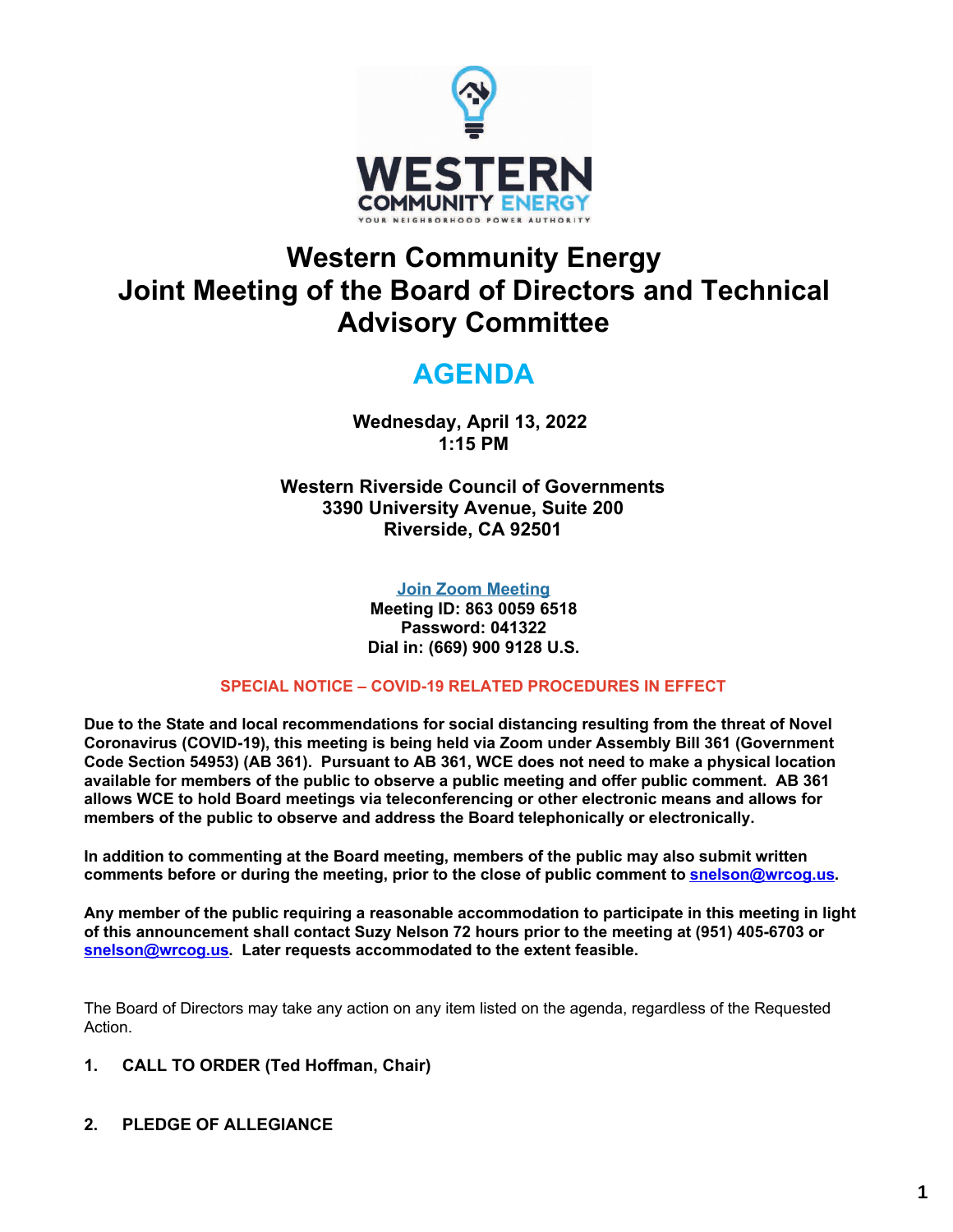### **3. ROLL CALL**

#### **4. PUBLIC COMMENT**

At this time members of the public can address the Board of Directors regarding any items within the subject matter jurisdiction of the Board of Directors that are not separately listed on this agenda. Members of the public will have an opportunity to speak on agendized items at the time the item is called for discussion. No action may be taken on items not listed on the agenda unless authorized by law. Whenever possible, lengthy testimony should be presented to the Board of Directors in writing and only pertinent points presented orally.

### **5. CONSENT CALENDAR**

All items listed under the Consent Calendar are considered to be routine and may be enacted by one motion. Prior to the motion to consider any action by the Board of Directors, any public comments on any of the Consent Items will be heard. There will be no separate action unless members of the Board of Directors request specific items be removed from the Consent Calendar.

### **A. Assembly Bill 361 Findings**

*Requested Action(s)***:** 1. Adopt Resolution Number 2022-03; A Resolution of the Board of Directors of Western Community Energy Authorizing Virtual Committee Meetings Pursuant to AB 361.

### **B. Summary Minutes from the February 22, 2022, Special Joint Meeting of the WCE Board of Directors and Technical Advisory Committee**

*Requested Action(s)***:** 1. Approve the Summary Minutes from the February 22, 2022, Special Joint Meeting of the WCE Board of Directors and Technical Advisory Committee.

### **6. CLOSED SESSION**

Conference with Legal Counsel - Existing Litigation pursuant to 54956.9(d)(1): Case numbers: 6:21-12821, 6:21-12821-SY (U.S. Bankruptcy Court, Central Division)

**7. REPORT FROM THE EXECUTIVE DIRECTOR** Dr. Kurt Wilson

#### **8. ITEMS FOR FUTURE AGENDAS ~ Members** Members are invited to suggest additional items to be brought forward for discussion at future Board meetings.

#### **9. GENERAL ANNOUNCEMENTS ~ Members**

Members are invited to announce items / activities which may be of general interest to the Board.

### **10. NEXT MEETING**

The next Joint Meeting of the Board of Directors and Technical Advisory Committee is scheduled for Wednesday,May 11, 2022, at 1:15 p.m., on the Zoom platform with the option to attend inperson at the WRCOG Office.

### **11. ADJOURNMENT**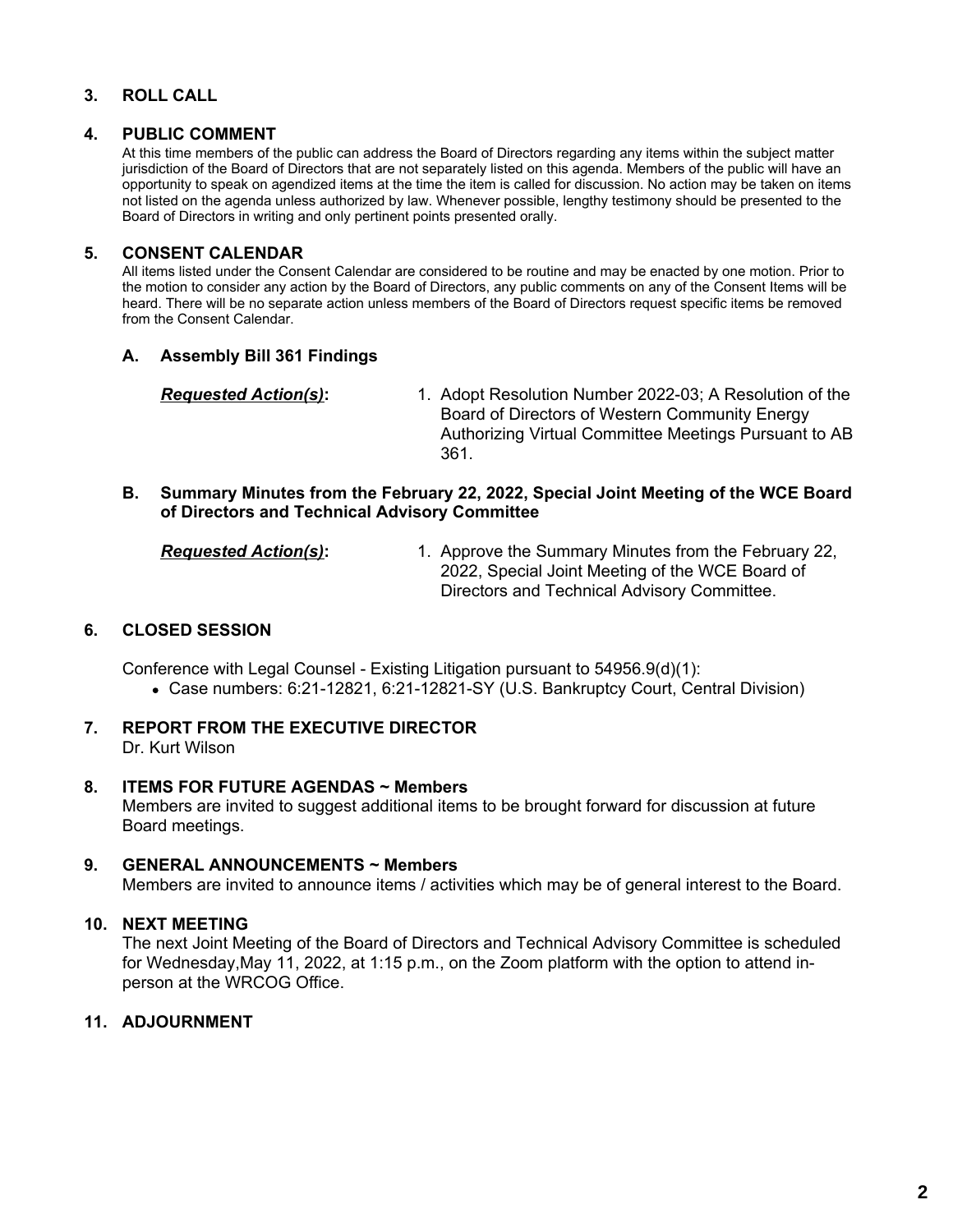

# **Western Community Energy Joint Meeting of the Board of Directors and Technical Advisory Committee**

## **Staff Report**

| Subject:        | <b>Assembly Bill 361 Findings</b>                                     |
|-----------------|-----------------------------------------------------------------------|
| <b>Contact:</b> | Dr. Kurt Wilson, Executive Director, kwilson@wrcog.us. (951) 405-6701 |
| Date:           | April 13, 2022                                                        |

### **Requested Action(s):**

1. Adopt Resolution Number 2022-03; A Resolution of the Board of Directors of Western Community Energy Authorizing Virtual Committee Meetings Pursuant to AB 361.

## **Purpose:**

The purpose of this item is to authorize virtual Committee meetings pursuant to Assembly Bill (AB) 361.

## **Background:**

*Since the onset of the COVID-19 in early 2020, California government agencies have been able to continue to discharge their legal responsibilities through the use of virtual teleconferencing platforms such as Zoom to hold public meetings that enabled agencies to meet and conduct business, comply with social distancing orders, and most importantly, provide access to the public. WCE has been meeting on Zoom since March of 2020, when many Executive Orders were issued by Governor Newsom in response to the pandemic. One such order altered Brown Act requirements to allow for virtual meetings.*

Although transmission, hospitalization, and death rates from COVID-19 have sharply declined since the original onset of the pandemic and subsequent Delta and Omicron Variant surges, an air of uncertainty remains regarding the pandemic and many counties continue to recommend masking inside and social distancing. Given that environment and a desire to continue allowing for the flexibility of holding virtual meetings, the Legislature recently approved, and Governor Newsom signed, AB 361 to temporarily allow for virtual meetings under proscribed circumstances.

AB 361 amends the Brown Act to allow local legislative bodies to continue using teleconferencing and virtual meeting technology in certain circumstances. Under the Bill, legislative bodies can continue to meet remotely as long as there is a "proclaimed state of emergency" and the Board of Directors can make either of the following findings: (a) state or local officials have imposed or recommended measures to promote social distancing, or (b) whether as a result of the emergency, meeting in person would present imminent risks to the health or safety of attendees. Even though cases have dropped, AB 361 is expressly intended "to protect the health and safety of civil servants and the public and does not preference the experience of members of the public who might be able to attend a meeting in a physical location over members of the public who cannot travel or attend that meeting in a physical location"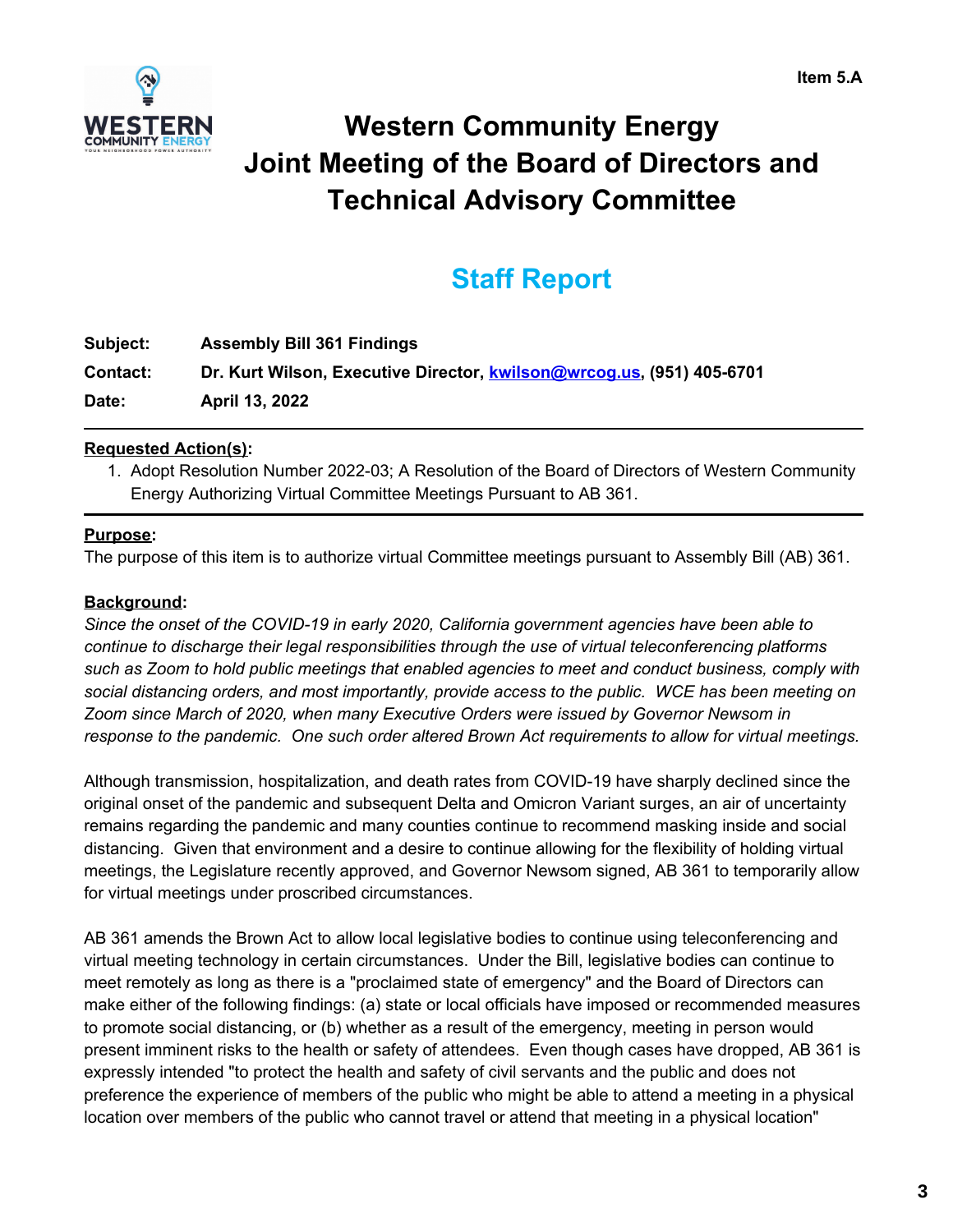because of physical status.

The Governor proclaimed a State of Emergency on March 4, 2020, related to the COVID-19 pandemic, which continues to exist to this day.

AB 361 requires specific procedural safeguards for the public. To accommodate individuals during these teleconferences and virtual meetings, a public comment period will be offered where the public can address the legislative body directly in real time. Additionally, public comments will be allowed up until the public comment period is closed at the meetings. The agenda will include information on the manner in which the public may access the meeting and provide comments remotely. If technical problems arise that result in the public's access being disrupted, the legislative body will not take any vote or other official action until the technical disruption is corrected and public access is restored.

The attached Resolution allows the Board of Directors to implement AB 361 by making the findings discussed above. These findings will be in effect for 30 days or until the Board of Directors makes findings that the conditions listed therein no longer exist, whichever is shorter. The findings can be extended by the Board of Directors upon a finding that conditions supporting the findings included in the Resolution still exist. The authorization to meet remotely will also apply to any Committees that meet during the 30-day effective period.

AB 361 will allow for virtual meetings during other state-proclaimed emergencies, such as earthquakes or wildfires, where physical attendance may present a risk. AB 361 is scheduled to sunset January 1, 2024.

## **Prior Action(s):**

**December 8, 2021:** The Board of Directors adopted Resolution Number 2021-16; A Resolution of the Western Community Energy Board of Directors authorizing virtual Committee meetings pursuant to Assembly Bill 361. The resolution included the following findings:

a. The Governor proclaimed a State of Emergency on March 4, 2020, related to the COVID-19 pandemic, which state of emergency continues to exist today; and

b. State or local officials have recommended measures to promote social distancing.

### **Fiscal Impact:**

This item is for informational purposes only; therefore, there is no fiscal impact.

### **Attachment(s):**

[Attachment](https://legistarweb-production.s3.amazonaws.com/uploads/attachment/pdf/1304885/Resolution_Number_2022-13_AB_361_findings.pdf) 1 - Resolution Number 2022-03 AB 361 findings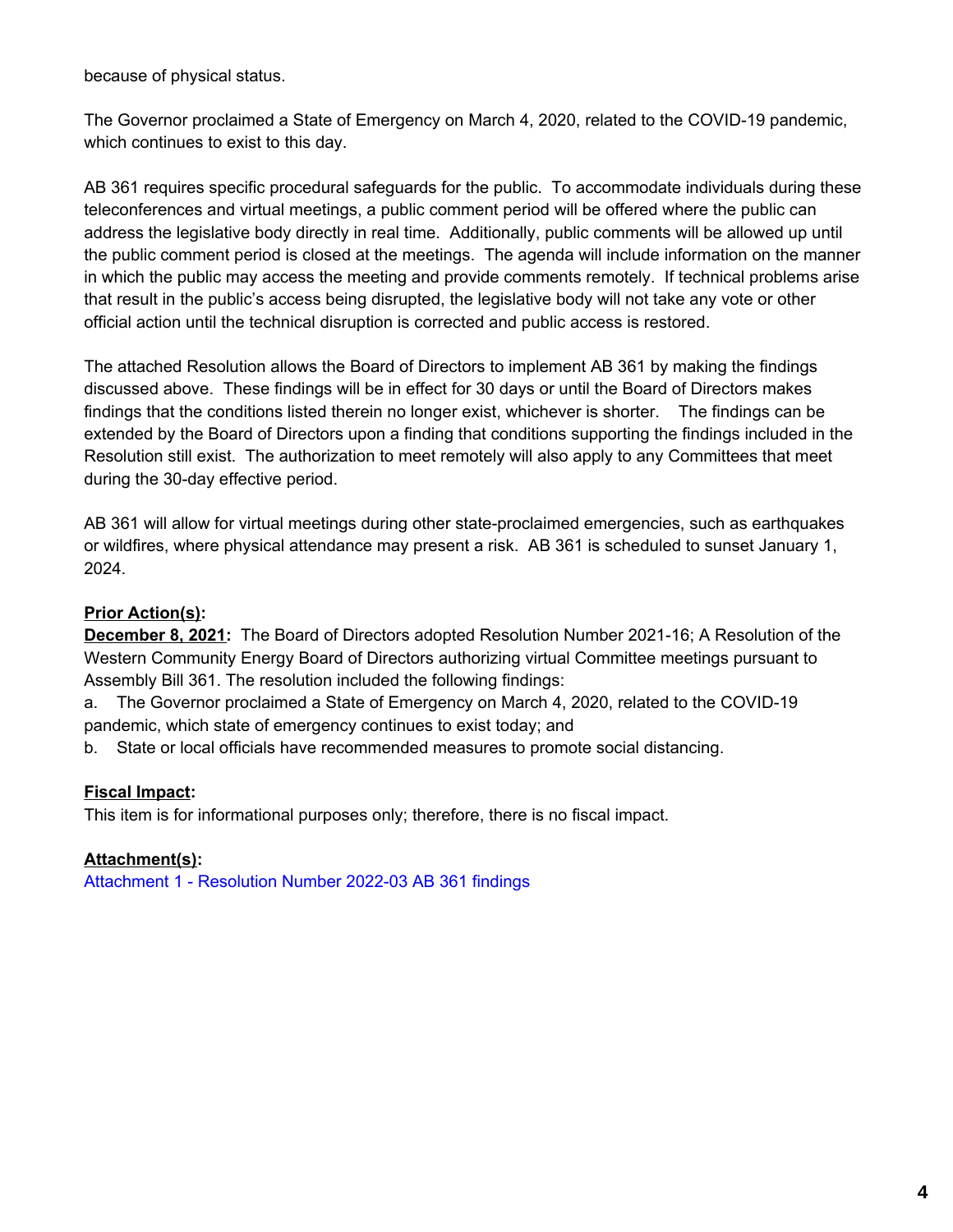## **RESOLUTION NO. 2022-03**

## **A RESOLUTION OF THE BOARD OF DIRECTORS OF WESTERN COMMUNITY ENERGY AUTHORIZING VIRTUAL COMMITTEE MEETINGS PURSUANT TO AB 361**

WHEREAS, the Western Community Energy ("WCE") is committed to preserving and nurturing public access and participation in meetings of the Board of Directors and Technical Advisory Committee; and

WHEREAS, all meetings of WCE's legislative bodies, including its Board of Directors and Technical Advisory Committee, are open and public, as required by the Ralph M. Brown Act (Cal. Gov. Code 54950 – 54963), so that any member of the public may attend and participate in WCE's meetings; and

WHEREAS, starting in March 2020, in response to the spread of COVID-19 in the State of California, the Governor issued a number of executive orders aimed at containing the COVID-19 virus; and

WHEREAS, among other things, these orders waived certain requirements of the Brown Act to allow legislative bodies to meet virtually; and

WHEREAS, pursuant to the Governor's executive orders, WCE has been holding virtual meetings during the pandemic in the interest of protecting the health and safety of the public, WCE staff, and WCE's Board of Directors and Technical Advisory Committee members; and

WHEREAS, the Governor's executive order related to the suspension of certain provisions of the Brown Act expired on September 30, 2021; and

WHEREAS, on September 16, 2021, the Governor signed AB 361 (in effect as of October 1, 2021 – Government Code Section 54953(e)), which allows legislative bodies to meet virtually provided there is a state of emergency, and either (1) state or local officials have imposed or recommended measures to promote social distancing; or (2) the legislative body determines by majority vote that meeting in person would present imminent risks to the health and safety of attendees; and

WHEREAS, such conditions now exist in WCE, specifically, a state of emergency has been proclaimed related to COVID-19 and state or local officials are recommending measures to promote social distancing.

### NOW, THEREFORE, THE WESTERN COMMUNITY ENERGY BOARD OF DIRECTORS DOES HEREBY RESOLVE, DETERMINE AND ORDER AS FOLLOWS:

Section I. Recitals. The Recitals set forth above are true and correct and are incorporated into this Resolution by this reference.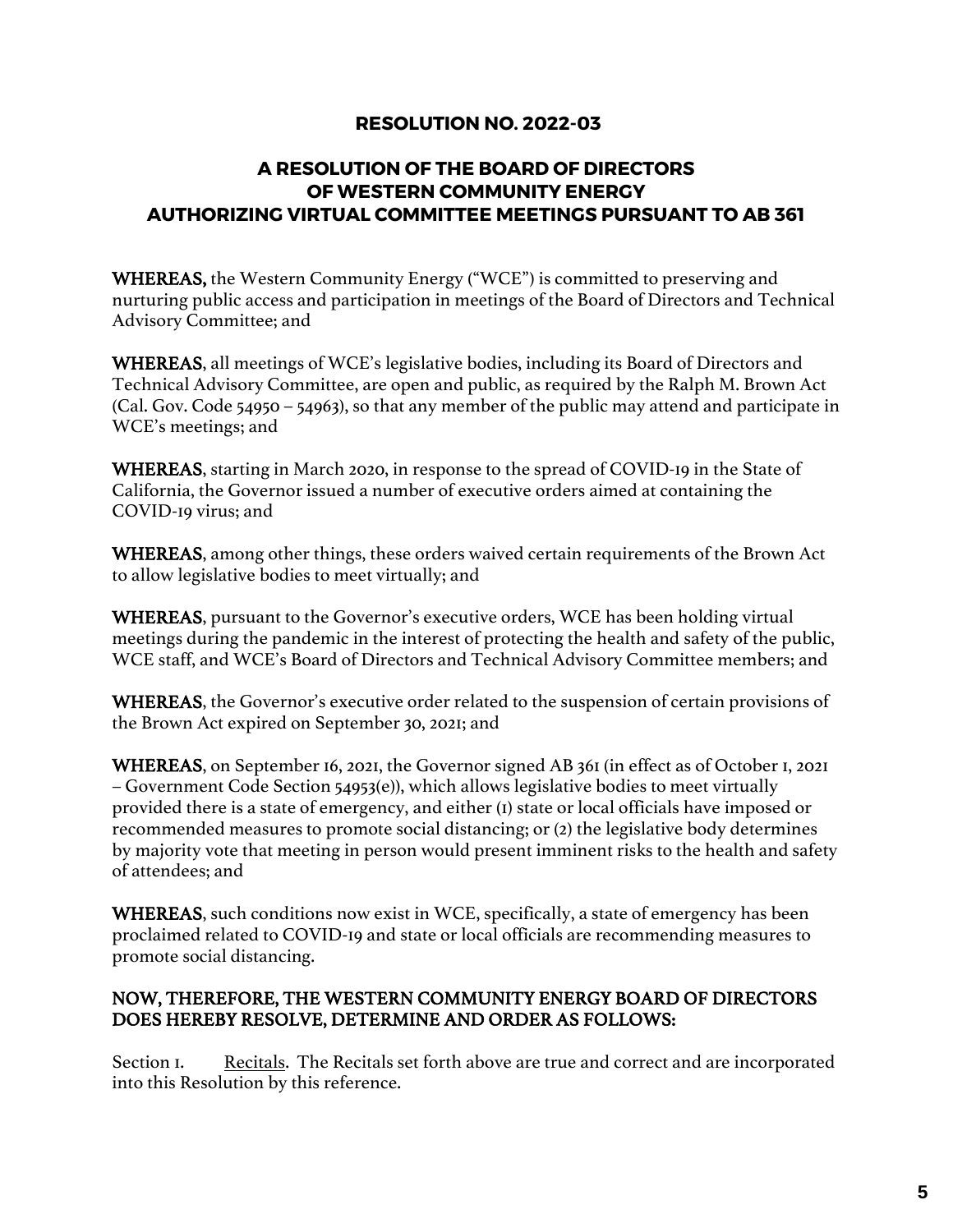Section 2. Findings. Consistent with the provisions of Government Code Section 54953(e), the Board of Directors finds and determines that (1) a state of emergency related to COVID-19 is currently in effect and (2) state or local officials have recommended measures to promote social distancing in connection with COVID-19.

Section 3. Remote Teleconference Meetings. Based on the findings and determinations included herein, the Board of Directors authorizes and directs any of its legislative bodies, including, without limitation, its Board of Directors and Technical Advisory Committee, to conduct remote teleconference meetings under the provisions of Government Code Section 54953(e) and that such bodies shall provide public access to their meetings as provided in Section 54953(e).

Section 4. Effective Date of Resolution. This Resolution shall take effect upon adoption and shall be effective for 30 days unless extended by a majority vote of the Board of Directors in accordance with Section 5 of this Resolution.

Section 5. Extension by Motion; Supersede. The Board of Directors may extend the application of this Resolution by motion and majority vote by up to 30 days at a time, provided that it makes all necessary findings consistent with and pursuant to the requirements of Section 54953(e)(3). Any such extension may be made before or after the expiration of the preceding 30-day period. This Resolution supersedes Resolution Number 2021-16.

Section 6. Full and Fair Access. In making the findings included herein, the Board of Directors specifically relies on Section 8(b) of Statutes 2021, c.165 (AB 361, § 3, effective September 16, 2021) which provides as follows:

- (b) The Legislature finds and declares that [the changes made by AB 361 to] Section 54953 of the Government Code, all increase and potentially limit the public's right of access to the meetings of public bodies or the writings of public officials and agencies within the meaning of Section 3 of Article I of the California Constitution. Pursuant to that constitutional provision, the Legislature makes the following findings to demonstrate the interest protected by this limitation and the need for protecting that interest:
	- (1) By removing the requirement that public meetings be conducted at a primary physical location with a quorum of members present, this act protects the health and safety of civil servants and the public and does not preference the experience of members of the public who might be able to attend a meeting in a physical location over members of the public who cannot travel or attend that meeting in a physical location.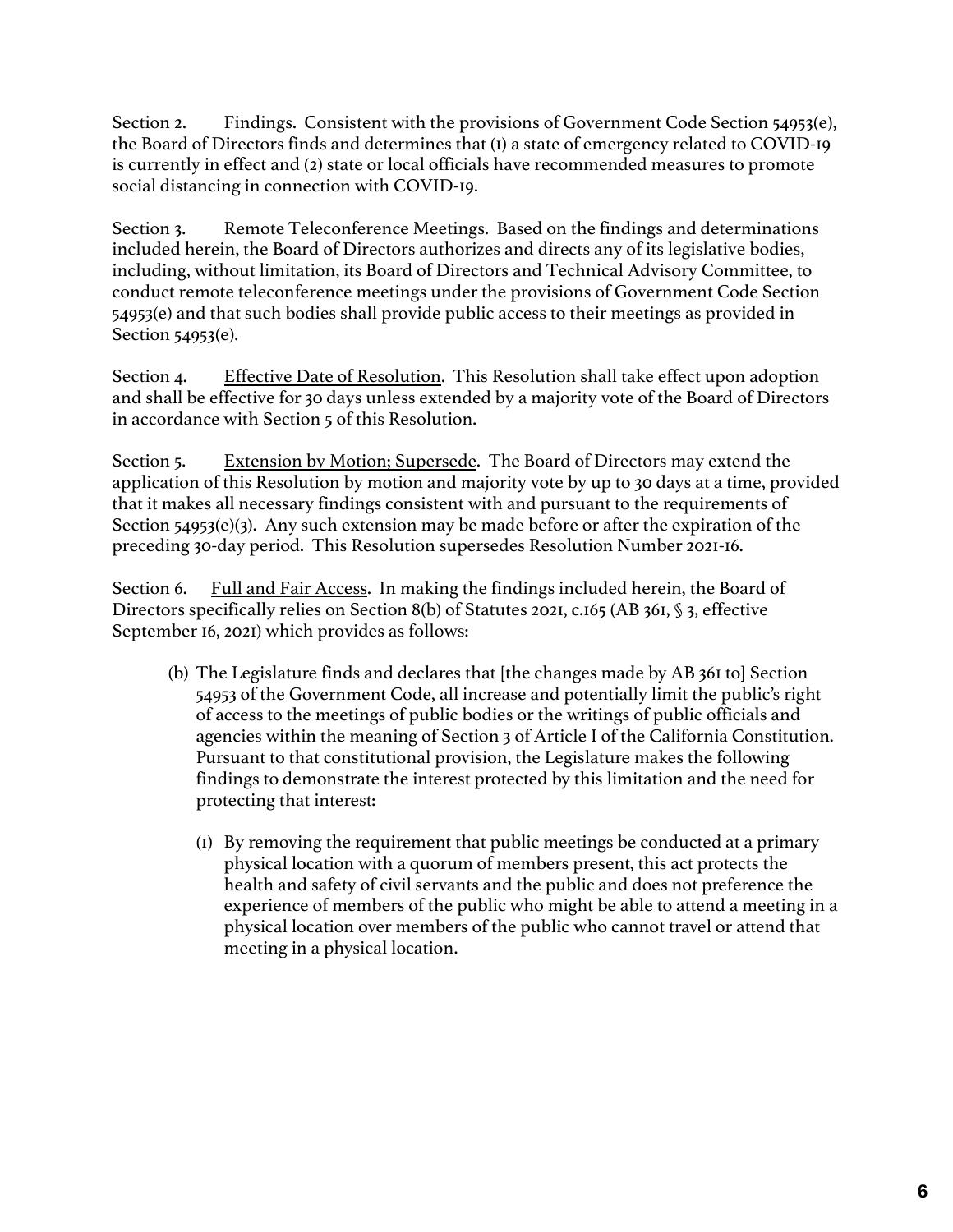(2) By removing the requirement for agendas to be placed at the location of each public official participating in a public meeting remotely, including from the member's private home or hotel room, this act protects the personal, private information of public officials and their families while preserving the public's right to access information concerning the conduct of the people's business.

### PASSED AND ADOPTED by the Board of Directors on April 13, 2022:

\_\_\_\_\_\_\_\_\_\_\_\_\_\_\_\_\_\_\_\_\_\_\_\_\_\_\_ \_\_\_\_\_\_\_\_\_\_\_\_\_\_\_\_\_\_\_\_\_\_\_\_\_\_\_ Ted Hoffman, Chairperson Dr. Kurt Wilson, Secretary

Western Community Energy Western Community Energy

Approved as to form:

\_\_\_\_\_\_\_\_\_\_\_\_\_\_\_\_\_\_\_\_\_\_\_\_\_\_\_ Steven DeBaun Western Community Energy Legal Counsel

AYES: \_\_\_\_\_\_\_ NAYS: \_\_\_\_\_\_ ABSENT: \_\_\_\_\_ ABSTAIN: \_\_\_\_\_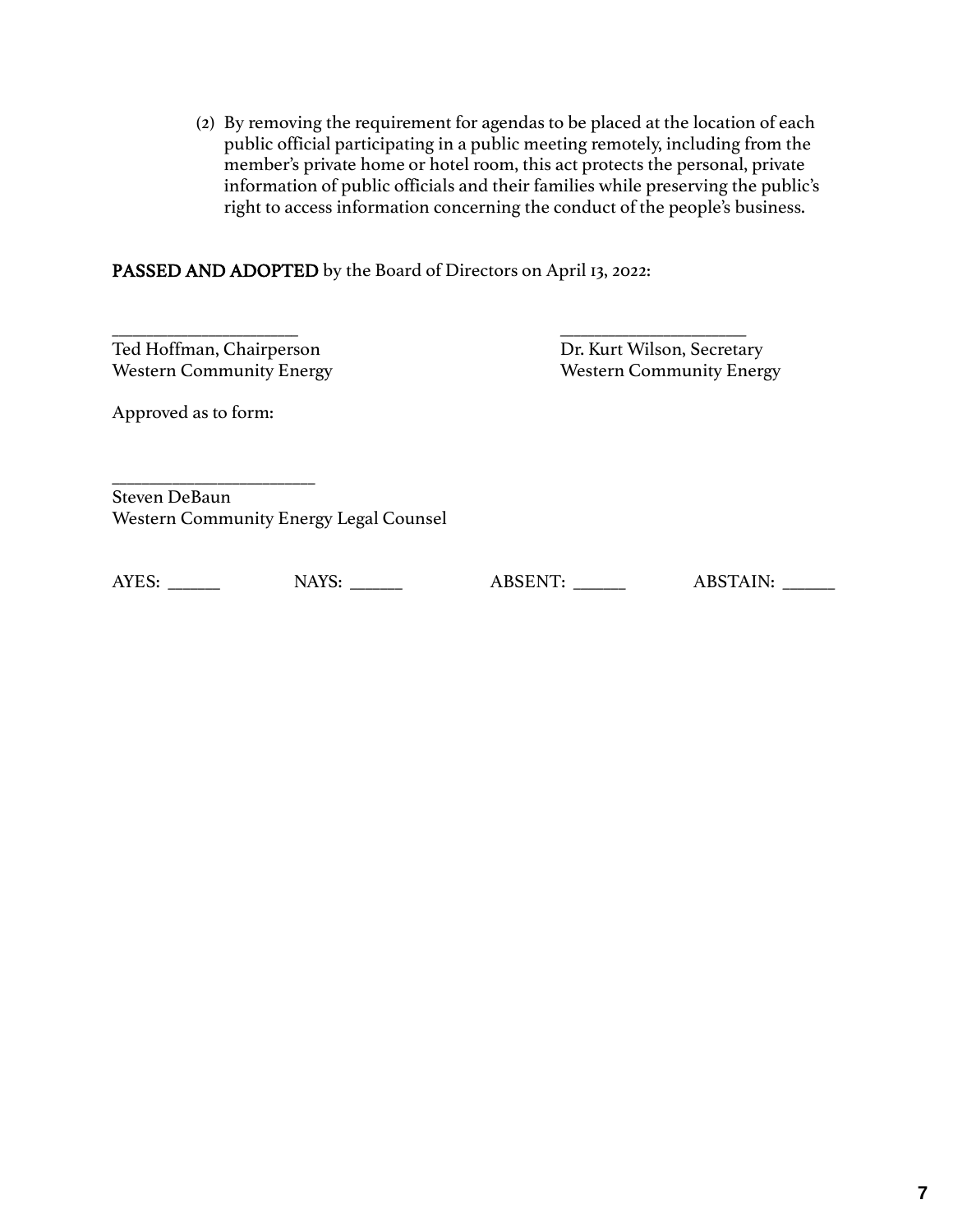## **WCE Board of Directors**

## **Minutes**

## **1. CALL TO ORDER**

The Special Joint Meeting of the WCE Board of Directors and Technical Advisory Committee was called to order by Chair Ted Hoffman at 3:00 p.m., on February 22, 2022, on the Zoom platform.

## **2. PLEDGE OF ALLEGIANCE**

Chair Hoffman led members and guests in the Pledge of Allegiance.

## **3. ROLL CALL**

### **Board of Directors:**

- City of Eastvale Todd Rigby
- City of Hemet Russ Brown
- City of Jurupa Valley Chris Barajas
- City of Norco Ted Hoffman (Chair)
- City of Perris Rita Rogers
- City of Wildomar Ben Benoit

### **Technical Advisory Committee Members:**

- City of Eastvale Marc Donohue
- City of Jurupa Valley Rod Butler
- City of Norco Andy Okoro
- City of Perris Ernie Reyna

### **4. PUBLIC COMMENTS**

There were no public comments.

**5. CONSENT CALENDAR** – (Perris / Wildomar) 6 yes; 0 no; 0 abstention. Items 5.A and 5.B were approved.

### **A. Assembly Bill 361 Findings**

### **Action:**

- 1. Affirmed the findings of the Western Community Energy Board of Directors in Resolution Number 2021-16; adopted on December 8, 2021, which are:
- a. The Governor proclaimed a State of Emergency on March 4, 2020, related to the COVID-19 pandemic, which State of Emergency continues to exist today; and
- b. State or local officials have recommended measures to promote social distancing.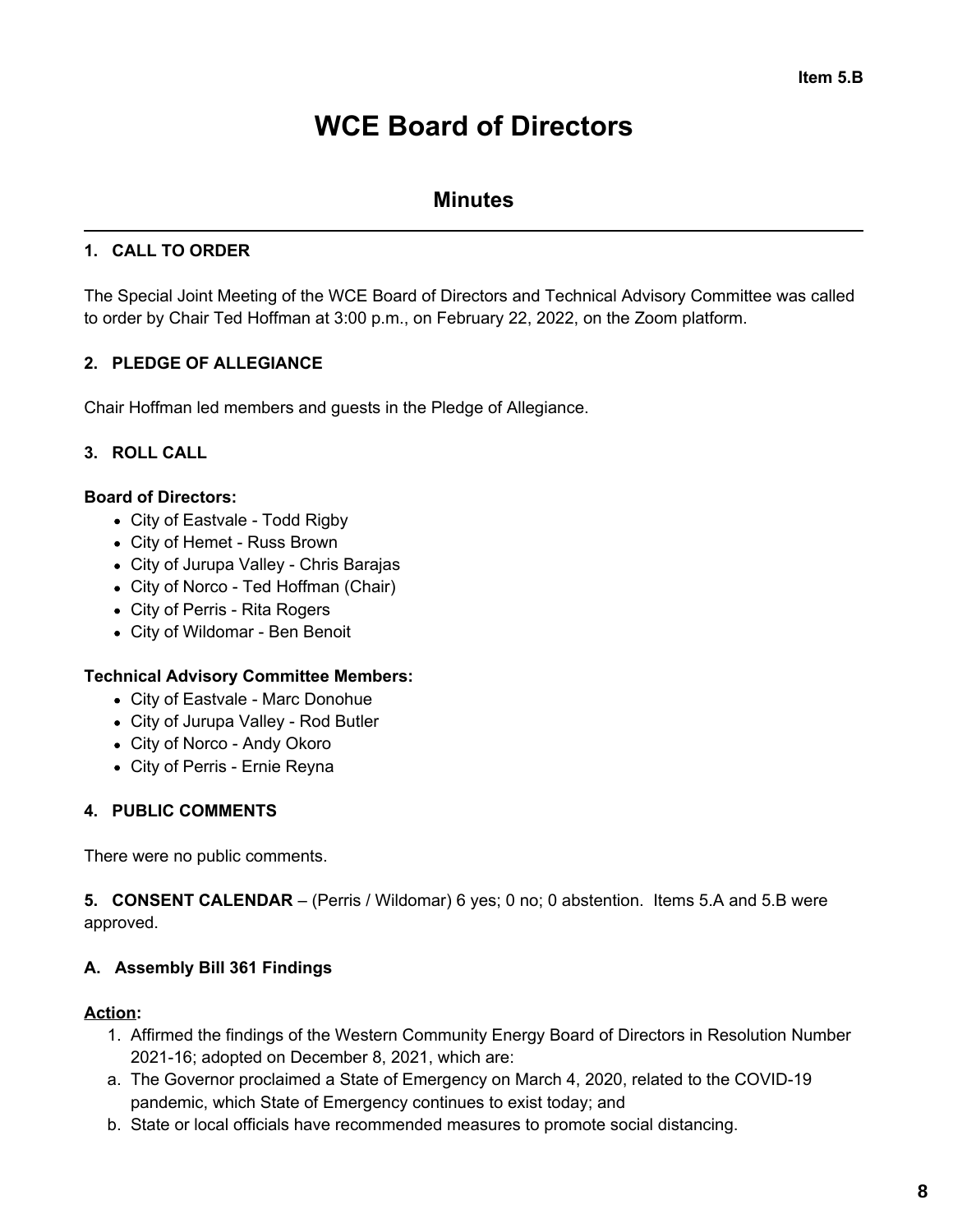## **B. Summary Minutes from the January 18, 2021, Special Joint Meeting of the WCE Board of Directors and Technical Advisory Committee**

## **Action:**

1. Approved the Summary Minutes from the January 18, 2022, Special Joint Meeting of the WCE Board of Directors and Technical Advisory Committee.

## **6. REPORTS / DISCUSSION**

### **A. WCE Customer Account Transfer and Arrearage Management**

Chris Gray, WRCOG Deputy Executive Director, reported that on February 10, 2022, the U.S. Bankruptcy Court approved a settlement agreement between WCE and Southern California Edison (SCE) in which all outstanding WCE accounts will be transferred to SCE. There are approximately \$5 million in unpaid accounts, and are all 180 days past due; some are nearly one year past due. SCE will apply the \$2.4 million in California Arrearage Payment Program (CAPP) funding to these outstanding amounts; however, there will be a residual amount that the customers will be responsible for.

Michael Williams, SCE Manager of Customer Division Business Operations, presented on various programs that SCE offers for customers with past due accounts. These programs include the State CAPP and the Arrearage Management Program (AMP). SCE is focusing strongly on arrearage and payment relief programs for customers who have fallen into financial challenges.

WCE, working with SCE, was able to secure \$2.4 million in funding from the CAPP, which will be allocated to paying past due customer accounts for former WCE customers.

The California Alternate Rates for Energy (CARE) and Family Electric Rate Assistance (FERA) Programs are for income qualified customers, and provides 30% and 18% discounts off a qualified customer's bill, respectively. SCE's Energy Assistance Fund provides one-time assistance of up to \$100, and up to \$200 for customers who have an all-electric home. The Medical Baseline Allowance is for customers requiring electrically powered medical equipment or qualifying devices.

CARE / FERA customers only can take advantage of the Arrearage Management Program (AMP), which provides up to \$8,000 off debt forgiveness. There are also rebates and incentives, and SCE provides budget assistant tools and budget billing plan tools. Customers can also take advantage of a 12-month installment plant to pay balances over time, for eligible customers.

Director Todd Rigby asked if SCE was able to secure any additional funding to assist customers with paying for the delivery of power portion of their bill.

Mr. Williams responded that he is unsure and will look into it.

### **Action:**

1. Received and filed.

## **B. Update on Re-entry Fees for Former WCE Customers**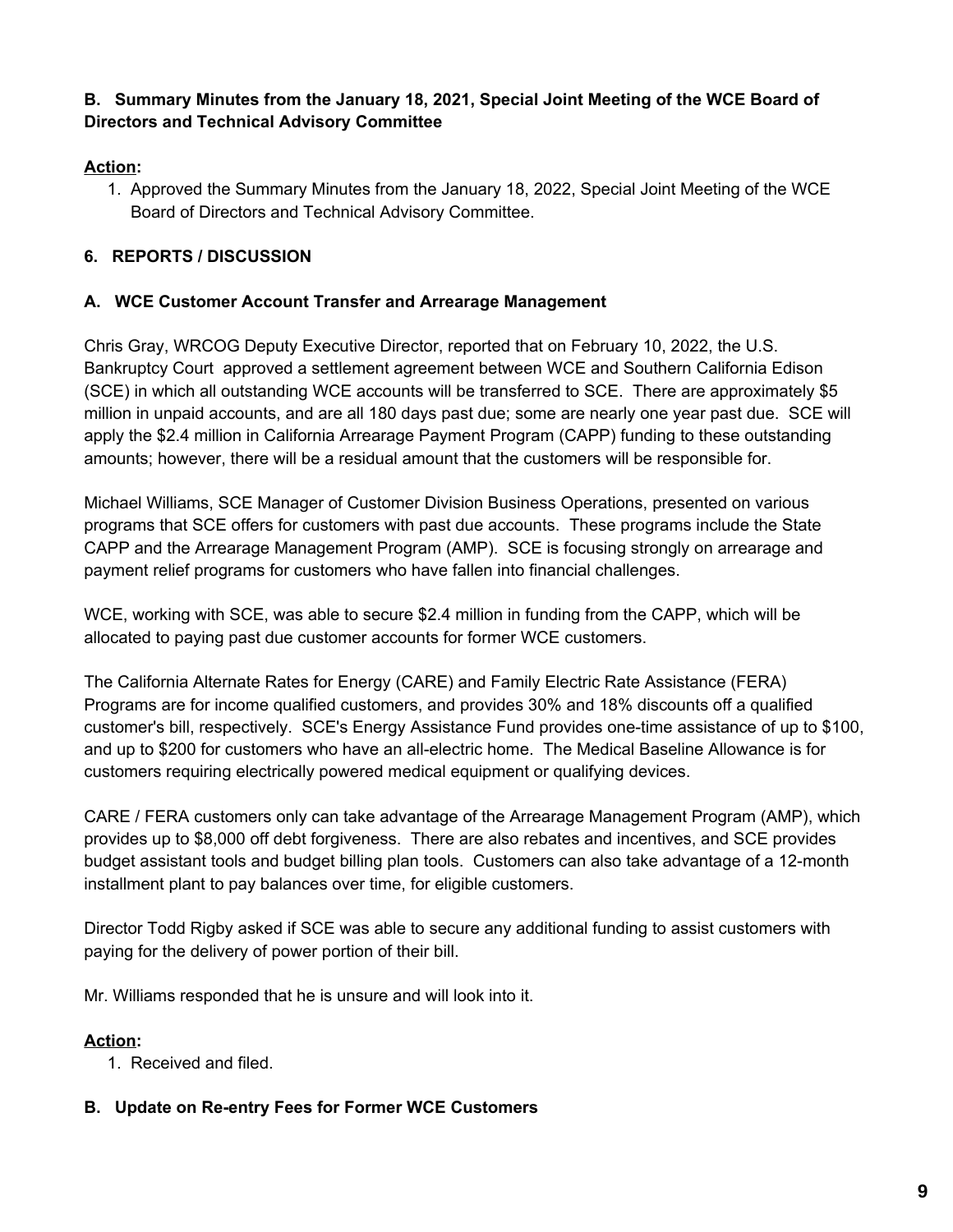Chris Gray, WRCOG Deputy Executive Director, reported that SCE is allowed to charge former WCE customers costs incurred by the transition from WCE to SCE (re-entry fees). The settlement agreement between WCE and SCE contains specific language regarding the re-entry fees which states that up to 50% of all funds paid by WCE to SCE can be used to offset the re-entry fees. CAPP funds will also offset the re-entry fees. WCE has indicated that it will not protest the re-entry fees, and both WCE and SCE accept the CPUC's jurisdiction on the re-entry fees. To date, the CPUC has taken no formal action regarding the re-entry fees.

SCE has calculated its re-entry fees at \$14.7 million. There are four potential scenarios for re-entry fees:

- 1. The customer pays full re-entry fee over 6 months the average residential user pays \$15/month.
- 2. The customer pays portion of re-entry fee over 6 months, offset by the CAPP funding the average residential user pays \$13/month.
- 3. The customer pays portion of re-entry fee over 6 months, offset by CAPP and WCE / SCE settlement funds - the average residential user pays \$6/month.
- 4. The customer pays portion of re-entry fee over 12 months, offset by CAPP and WCE / SCE settlement funds - the average residential user pays \$3/month.

Since the CPUC has not confirmed or approved a plan to implement the re-entry fees for former WCE customers, staff and legal counsel are proposing WCE submit a letter to the CPUC staking out a position as a way to move the process along. The reason this is taking the CPUC time to make a decision is because nothing like this has happened before, and what ever decision it makes, it will set precedence.

### **Action:**

1. Directed WCE staff to prepare and submit a letter from WCE to the CPUC asking to finalize reentry fees for former WCE customers and specifying WCE's preference of Option 4 on how the reentry fee should be implemented.

(Perris / Hemet) 6 yes; 0 no; 0 abstention. Item 6.B was approved.

### **C. NEM Customer Update**

Tyler Masters, WRCOG Program Manager, reported that in June 2021, WCE deregistered as a Community Choice Aggregator (CCA) and customers transitioned to SCE electrical service. At the time of transition, WCE identified 9,585 Net Energy Metering (NEM) customers with a positive balance on their accounts; these customers are owed a credit. The total NEM credit owed is \$850,000, with the average credit per customer of \$88.60.

NEM customers are considered unsecured creditors in WCE Bankruptcy case. Staff and bankruptcy counsel have developed a letter, indicating the amount each customer is owed and the amount they will receive as a credit, and a notice on Motion for Authority to assume and Assign NEM contracts to SCE. The transfer of customers to SCE will allow NEM customers to receive the amount they are owed as a credit on an upcoming bill based on what they were owed by WCE at the time WCE stopped services in June 2021.

### **Action:**

1. Approved a letter from WCE to each NEM customer with an outstanding NEM credit notifying each